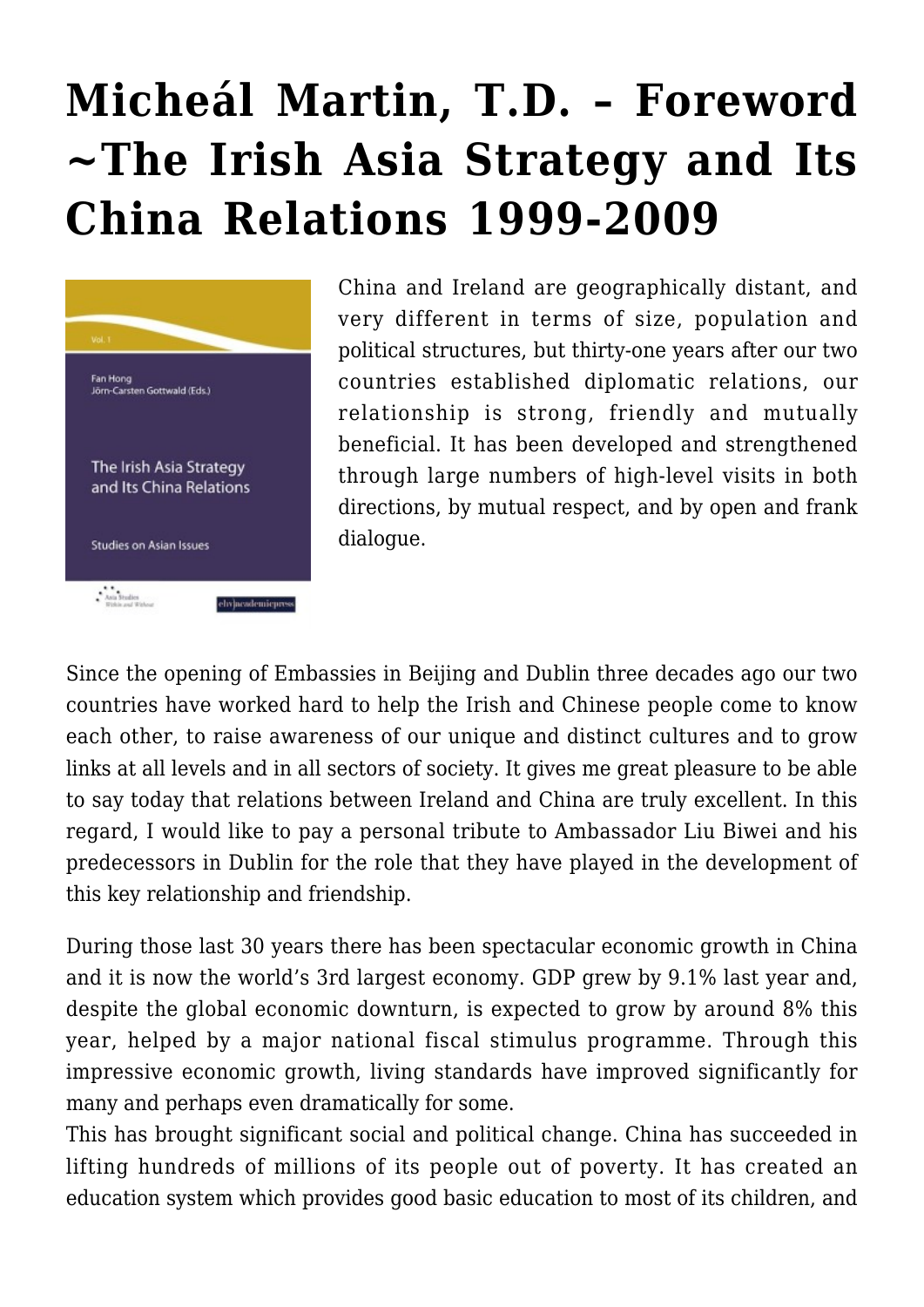which produces tens of millions of high-calibre university graduates every year many in the fields of science and technology. Its healthcare system has dramatically increased life-expectancy, reduced infant mortality and raised health-standards enormously. China has also achieved food security, through a combination of domestic food production and imports. We congratulate the Government of China on their remarkable achievements.

Ireland, too, has experienced spectacular economic growth and considerable social change in recent decades. A relatively homogenous society only twenty years ago, Ireland is now multi-cultural and pluralist. The presence in this country of so many Chinese students, tourists and businesspeople, for example, is a welcome development.

Defined for too long by the conflict in Northern Ireland, a process of restoring peace and stability has been well established which, I believe, can serve as a model for conflict resolution throughout the world.

Long-term government investment in education, infrastructure and telecommunications, combined with our ability to export high-quality goods and services, and to attract international investment, made us the fastest growing economy in the European Union over the past 15 years.

But, like all trading nations, we have felt the effects of the current economic crisis and the Government is focussed on restoring economic growth.

Some good news is that our current account on the balance of payments is moving into balance this year and we are anticipating a current account surplus in 2010. We are still seeing a strong performance by the ICT and Life sciences sectors. Ireland's exports have remained robust this year, and increasing them in the future will be one of the keys to economic renewal for Ireland. We are determined to remain an outward looking nation and to seek out international linkages, which will provide future growth opportunities. In this context, linkages with China and other countries in Asia are of vital importance.

It was following the visit to China in 1998, by former Taoiseach Bertie Ahern, that the Government identified the need for a strategic approach to developing our relations with Asia. The first phase of the resulting Asia Strategy effectively transformed these relations. This was clearly demonstrated by the increase in high–level political contacts, the number of trade delegations to the region, the opening of new diplomatic missions – including a Consulate General in Shanghai – and increased levels of trade.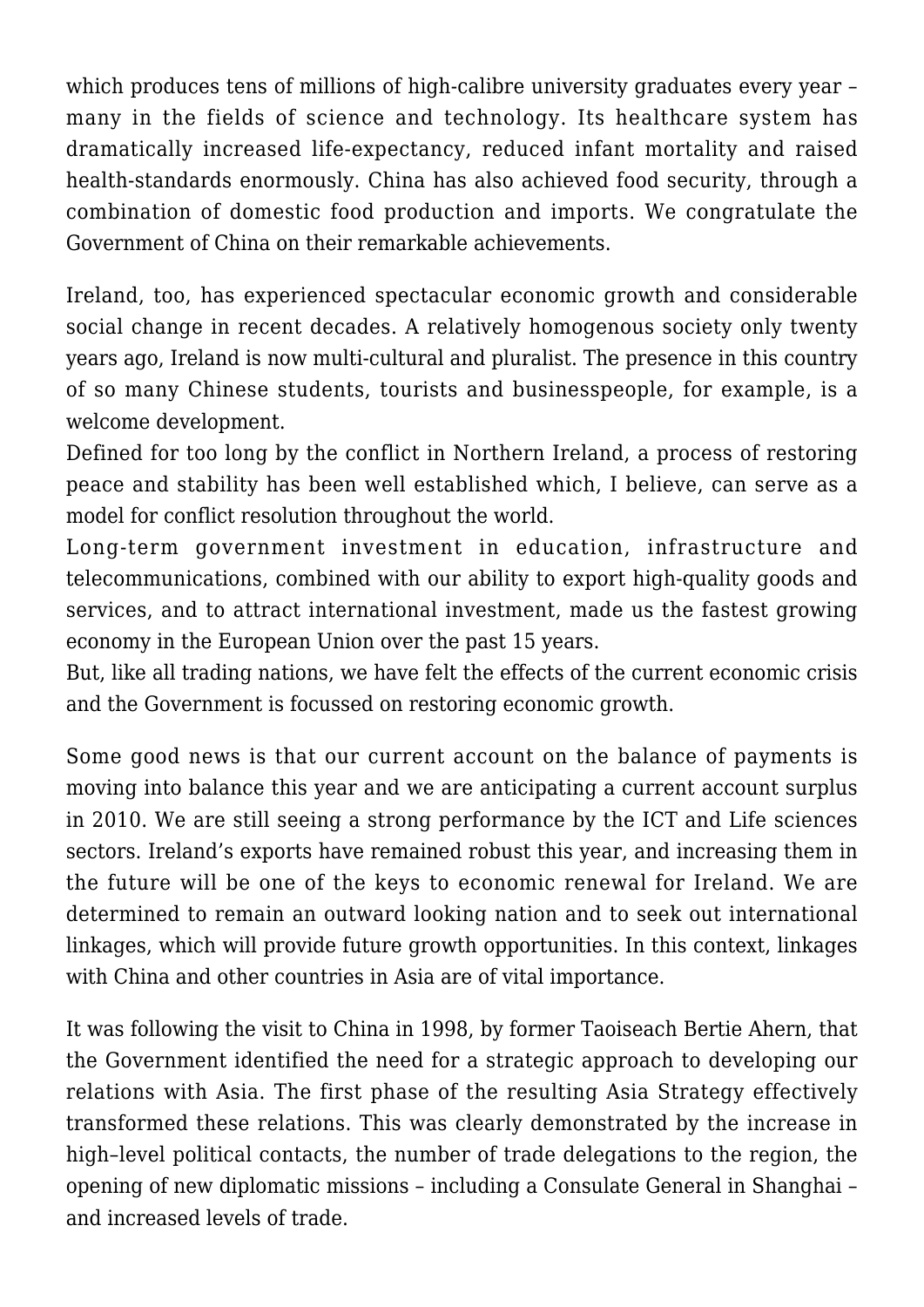The second phase of the Strategy, which began in 2005, aimed to establish a coherent policy of engagement, on a political, social and cultural level, as well as on an economic and commercial level. As we come to the end of the second phase of the Strategy, we are examining the most effective way to continue developing our relations with China, and other countries of the region. I can assure you that these relations will continue to be a priority for the Irish Government in the future.

Prior to the Asia Strategy in 1998, total merchandise trade between Ireland and China was worth just over seven hundred and fourteen million euro. In 2008, that had increased to almost five and a half billion euro. Trade in services in 2007, the latest figures available, was  $\epsilon$  2.2 billion. Over 300 Irish companies now operate in China, and there are many more trade opportunities – particularly in education; electronics; engineering equipment; health care; financial services; and food and drink products. There has also been a blossoming of contacts, exchanges and relationships in education, tourism, agriculture, and in new areas of cooperation such as financial services and the environment.

Our relations extend beyond trade and there has been strengthening of our interactions in the important human, sporting and cultural areas. We now have St. Patrick's Day festivals in Beijing and Shanghai, as well as Chinese New Year celebrations in Dublin.

Today, there are over 3,000 Chinese students in higher education in Ireland, and many more in English language schools. Increasingly, Irish students are choosing to study the Chinese language and culture, and even to complete part of their studies in China. Our long-term bilateral relationship, one based on deeper engagement, will rely increasingly on the advancement of networks of influence. Education is central to this. The Chinese students being educated in Ireland today, and the Irish students being educated in China, will be the entrepreneurs, politicians and decision makers of tomorrow.

There is, of course, a broader dimension to our economic and political relationship with China, arising from our membership of the European Union. Relations between the European Union and China have come a long way since they were first established over thirty years ago. What began in 1975, when the EU and China signed a Trade and Cooperation Agreement, has blossomed.